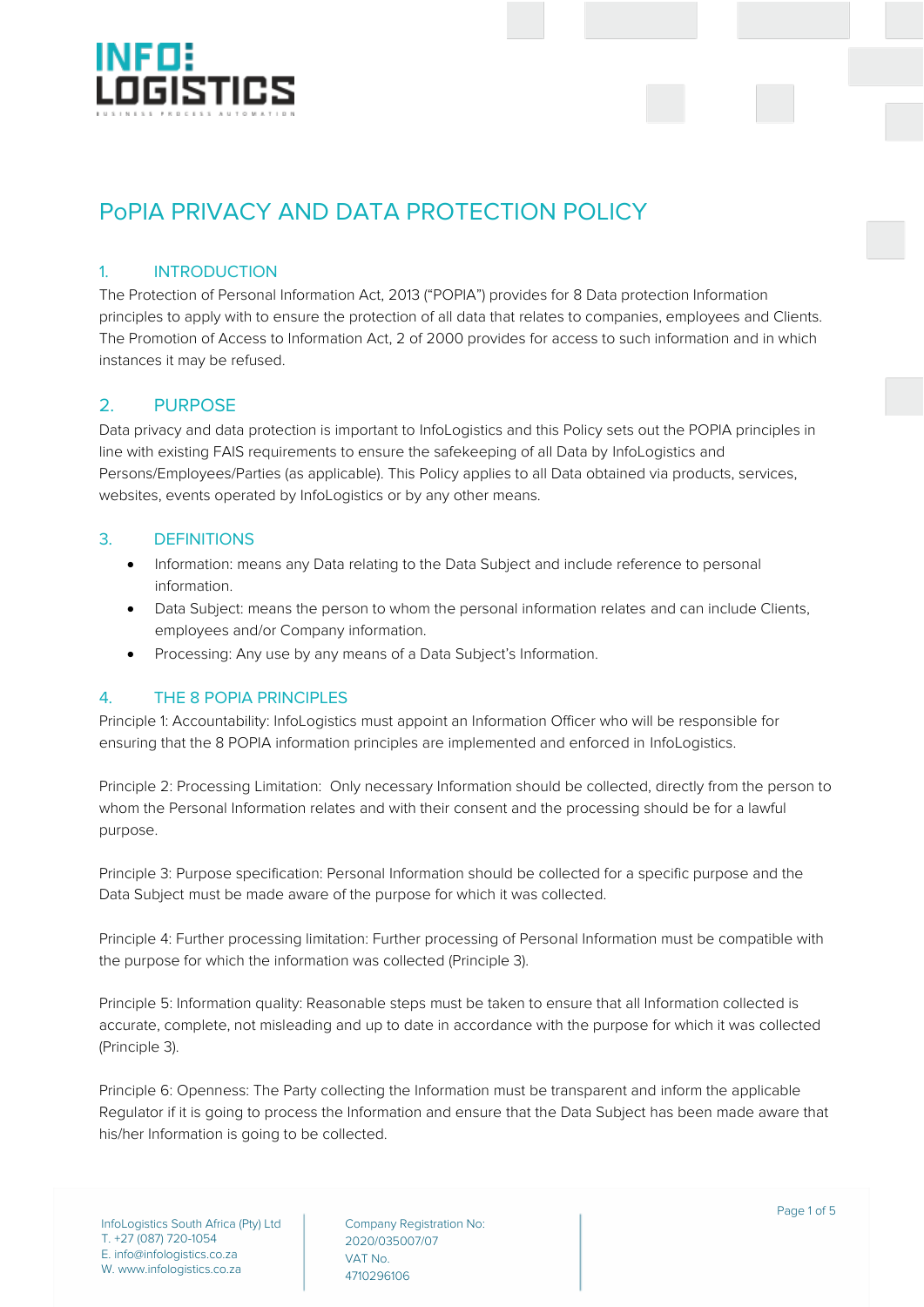

Principle 7: Security Safeguards: The integrity of the Information under the control of a party, must be secured through technical and operational measures.

Principle 8: Data Subject Participation: Data Subjects have the right (free of charge) to request confirmation from the party that holds their Information on the details they hold and may request for it to be amended/deleted.

# 5. PRACTICAL IMPLICATIONS OF THE POPIA DATA PROTECTION PRINCIPLES

#### Appointment of the Information Officer:

InfoLogistics has appointed an Information Officer who is a senior person in InfoLogistics, who will be responsible for ensuring that InfoLogistics has been properly informed and trained on ensuring the safekeeping and protection of Information in InfoLogistics and that the required processes are implemented to ensure compliance.

The Information Officer can be contacted at Tel: +27 (087) 720-1054 or Email: info@infologistics.co.za

#### Information Purpose:

The type of Information InfoLogistics collects will depend on the purpose for which the Data is collected and used.

InfoLogistics will collect the necessary Information from Data Subjects for various purposes, including the following:

- rendering suitable services for e.g. services (including the rendering of advice and intermediary services) and administrative services to Data Subjects;
- improving services and product offerings to Data Subjects;
- providing information and resources most relevant and helpful to Data Subjects;
- appointing suitable individuals/companies to provide services/products to Data Subjects;
- ensuring compliance with legislation that requires specific information to be collected.

#### Access to Information:

- Data Subjects have the right to request a copy of the Information that InfoLogistics hold on them or their business. Should a Data Subject wish to obtain any such information, the Data Subject may request it by contacting the Information Officer on the details provided above. Any such access request may be subject to the payment of an allowable administration fee.
- InfoLogistics will not disclose or share Information relating to any Data Subject unless: it is specifically agreed with the Data Subject; it is already publicly available or in the interests of the public; required in terms of Law or if InfoLogistics believes in good faith that the Law requires disclosure thereof.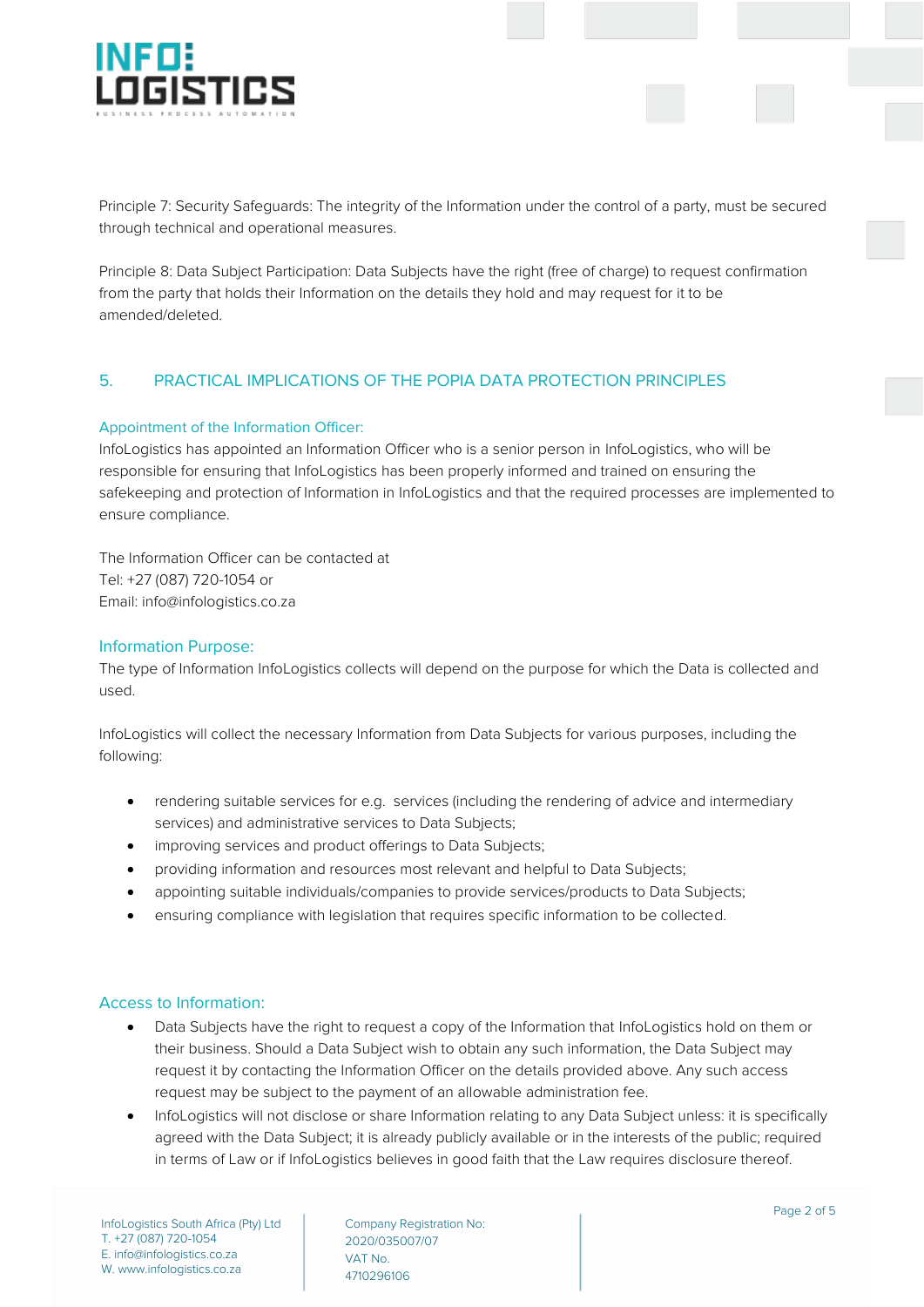

 InfoLogistics' PAIA Manual (in terms of the Promotion of Access to Information Act, 2 of 2000) sets out the process for access by third parties to a Data Subject's Information kept by InfoLogistics, and the instances in which it may be refused.

# Collection of Information:

- General: InfoLogistics collects Information in various ways e.g. directly from individuals (for example, when purchasing a product, solution or service, registering an account, using a product, or signing up for a newsletter), from employers, publicly available information, through cookies, and/or similar technology. Where possible, InfoLogistics must inform Data Subjects which information they are legally required to provide to InfoLogistics, and which information is optional. With the Data Subject's consent, InfoLogistics may supplement the information with other information received from other companies and/or organizations such as the South African Revenue Services (SARS) in order to enable InfoLogistics to render suitable and proper services to Data Subjects.
- User Supplied Information: The Data Subject may be required to provide some personal information, for example, his/her name, address, phone number, email address, payment card information (if applicable), and/or certain additional categories of information as a result of using/receiving professional services, purchasing products or solutions, and using websites and related services. InfoLogistics will keep this information in a contact database for future reference, as needed.
- Marketing: InfoLogistics may use certain Information provided by Data Subjects to offer them further services that InfoLogistics believes may be of interest to them or for market research purposes. These services are subject to prior consent being obtained from Data Subjects. If a Data Subject no longer wishes to receive further services or offers from InfoLogistics, it may unsubscribe from the services or contact the Information Officer at the contact details provided above.
- Usage and Web server logs: InfoLogistics may track information about a Data Subject's usage and visits on InfoLogistics' website. This Information may be stored in usage or web server logs, which are records of the activities on InfoLogistics' services, products and/or sites. InfoLogistics' servers automatically capture and save such Information electronically. Some examples of the Information that may collected include the Data Subject's:
	- o Unique Internet protocol address;
	- o Name of the Data Subject's the unique Internet Service Provider
	- o the city, state, and country from which a Data Subject accesses InfoLogistics' website
	- o the kind of browser or computer used;
	- o the number of links clicked within the site;
	- o the date and time of visits to the site;
	- o the web page from which the Data Subject arrived on InfoLogistics' site;
	- o the pages viewed on the site;
	- o Certain searches/queries conducted on the site via InfoLogistics' services, products and/or websites.
	- o the information collected in usage or web server logs help InfoLogistics' to administer the services, products and sites, analyse its usage, protect the product and/or website and content from inappropriate use and improve the user's experience.
- Cookies: In order to offer and provide a customized and personal service through InfoLogistics' products and websites, InfoLogistics may use cookies to store and help track information about the Data Subject. A cookie is a small text file sent to the Data Subject's device that InfoLogistics uses to store limited information about the Data Subject's use of the services, products or website.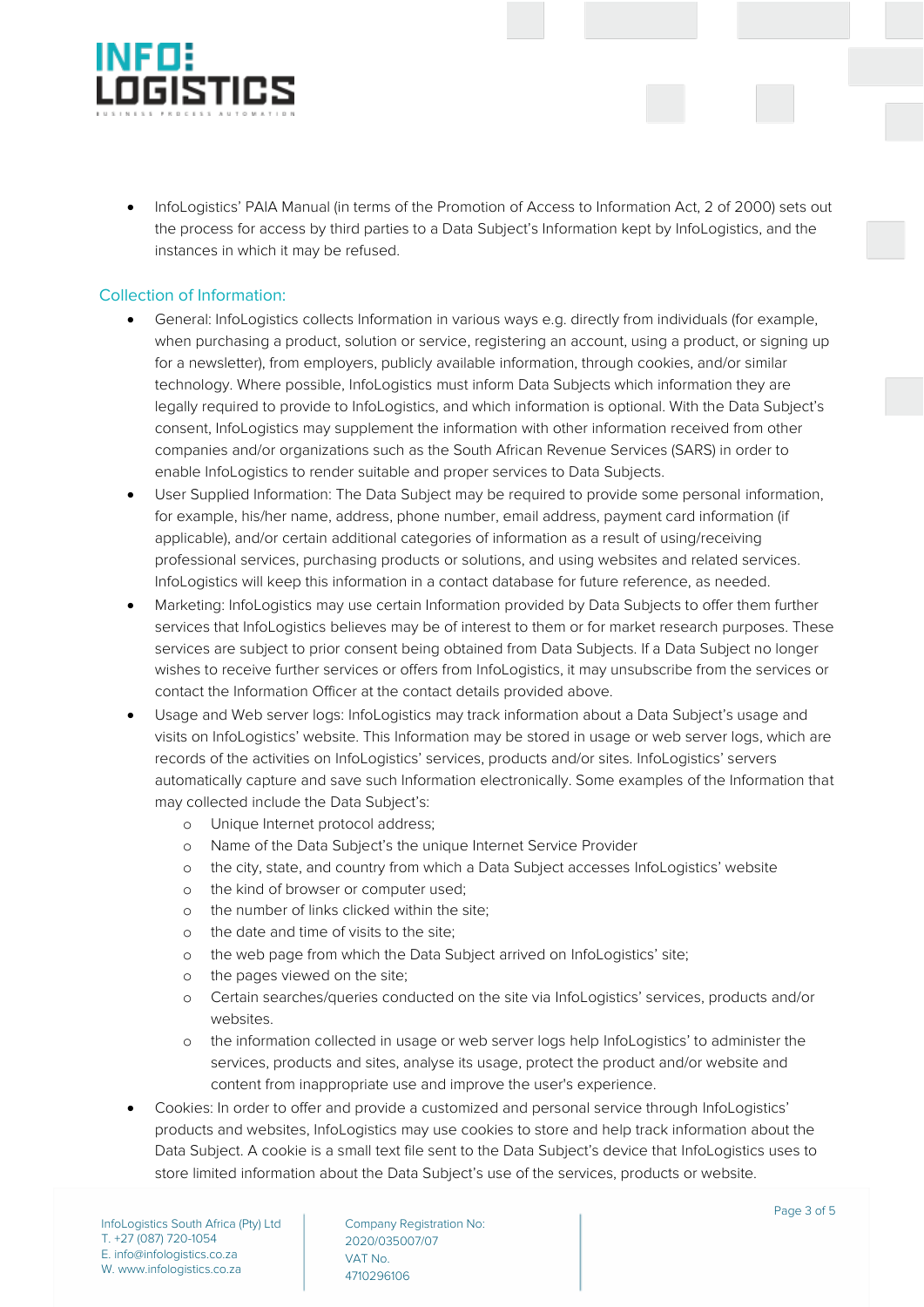

InfoLogistics uses cookies to provide the Data Subject with certain functionality (such as to enable access to secure log-in areas and to save the Data Subject having to re-enter Information into product, services or website forms) and to personalize InfoLogistics' services, products or website content. Without cookies, this functionality would be unavailable.

### Retaining of Information:

InfoLogistics may retain personal information for purposes of reporting, administration, monitoring its website or to communicate with Data Subjects. Information may be retained only to serve the purpose of collecting the Information and be deleted/destroyed once the purposes has been fulfilled, subject to subject to other Regulatory requirements where Information is to be kept for a specific prescribed period. Information and records of a personal nature of Clients and/or Employees will be stored for a period of 5 years before being destroyed.

# Correcting/Amending/Updating/Deletion of Information:

Data Subjects are required to inform InfoLogistics should there be any changes to the Information kept by InfoLogistics. A Data Subject may request InfoLogistics to correct, amend, update or delete its Information at any time when applying or making use of any products, services or solutions of InfoLogistics, by contacting the Information Officer at the contact details provided above. InfoLogistics will take all reasonable steps to confirm the Data Subject's identity before making changes to Information.

# Information Security:

InfoLogistics shall apply the following measure to ensure security of Personal information:

- InfoLogistics will take all reasonable precautions to protect Information from loss, misuse, unauthorized access, disclosure, alteration and destruction.
- InfoLogistics will not sell, rent, or lease mailing lists with Information to third parties and will not make a Data Subject's Information available to any unaffiliated parties, except for approved agents, suppliers and contractors, or as otherwise specifically provided for, as agreed with the Data Subject in writing or as required in terms of any Law.
- InfoLogistics may disclose Information of a Data Subject or Information about a Data Subject's usage of InfoLogistics' services, products, websites or mobile applications to unaffiliated third parties as necessary to enhance services, product experience to meet InfoLogistics' obligations to content and technology providers or as required by law, subject to agreements in place that provides for the protection of Information of Data Subjects.
- InfoLogistics has implemented appropriate security measures to help protect Information against accidental loss and from unauthorized access, use, or disclosure. InfoLogistics stores Information about Data Subjects in a restricted access server with appropriate monitoring and uses a variety of technical security measures to secure Information, including intrusion detection and virus protection software. InfoLogistics may also store and process Information in systems located outside InfoLogistics' premises or the Data Subject's home country. However, regardless of where storage and processing may occur, InfoLogistics takes appropriate steps to ensure that Information is protected as required under relevant Data Protection/Privacy laws.
- The Data Subject's access to some of InfoLogistics' services and content may be password protected and non-disclosure of such usernames and passwords are required to ensure the safekeeping of the Data Subjects Information. It is recommended that the Data Subject sign out and close the browser of the account or service at the end of each session.